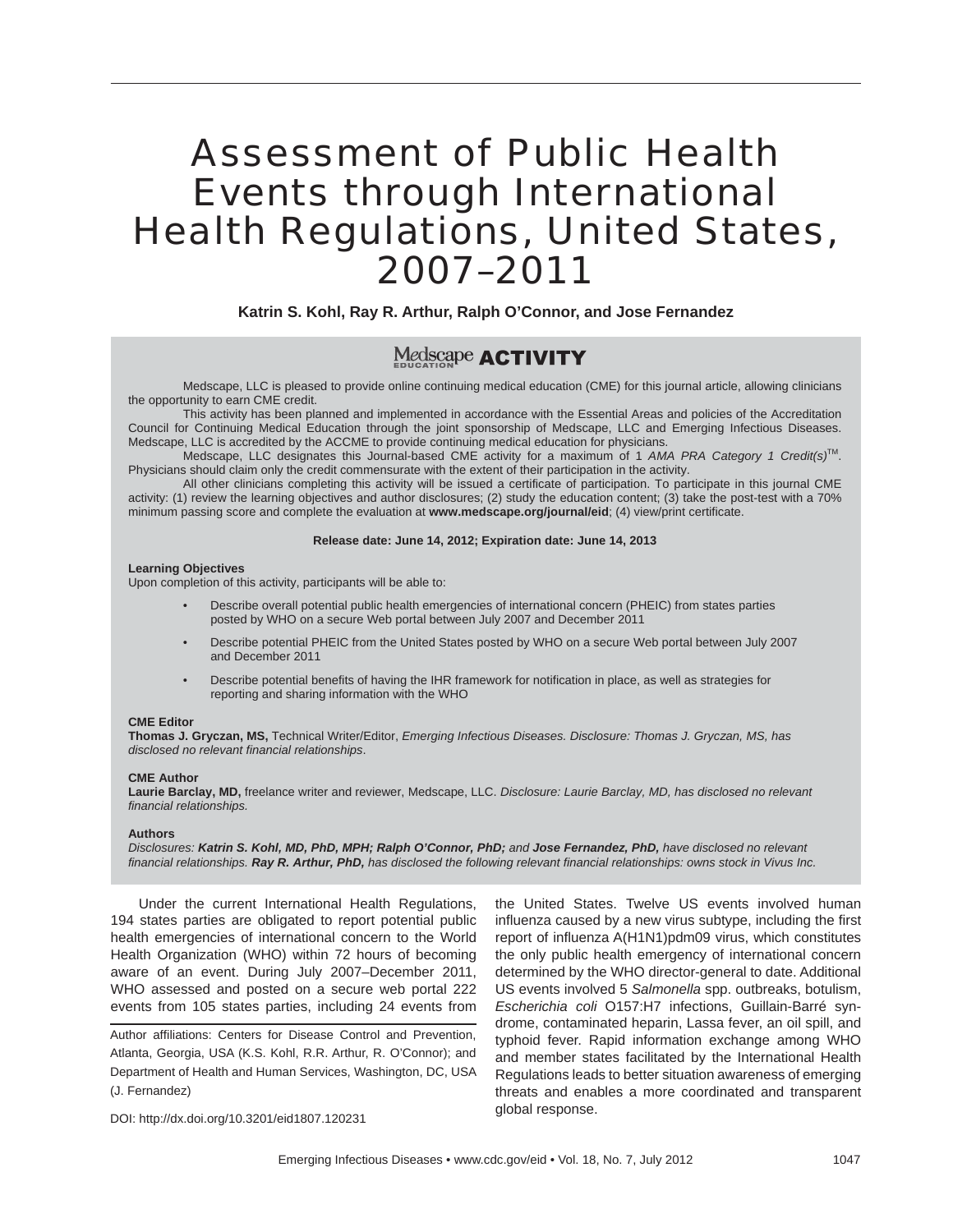Global air travel makes it possible for most countries<br>to be reached from a country furthest away within a day, and some countries are connected by direct flights to >70 other countries. Just as persons and goods travel rapidly around the world, so too can pathogens. The outbreak of severe acute respiratory syndrome (SARS) in 2003 continues to symbolize the real possibility of rapid international disease spread of an emerging pathogen (*1*). It also raised awareness that global disease threats can go undetected and unreported to the point that control efforts are extremely difficult because major spread has often already occurred.

The experience with SARS led to the call for more transparent and rapid sharing of information on health risks and public health measures between countries and the World Health Organization (WHO) (*2*). In 2005, the World Health Assembly adopted revised International Health Regulations (IHR) with the declared purpose to "prevent, protect against, control and provide a public health response to the international spread of disease in ways that are commensurate with and restricted to public health risks, and which avoid unnecessary interference with traffic and trade" (3). The IHR legally bind 194 WHO states parties, including all WHO member states. One of the key principles inspiring the IHR is open, fast, and secure information exchange about disease emergence and response activities. The IHR provide a platform for dialog in form of national focal points (NFPs), which are alwaysavailable points of contacts in each IHR state party for all IHR-related information exchange with WHO and other NFPs, and through provision of a secure web portal, the IHR Event Information Site (EIS), which is accessible by all NFPs.

The IHR went into effect in the United States on July 18, 2007, with the explicit reservation that the United States assumes its obligations "in a manner consistent with its fundamental principles of federalism," an acknowledgment that responsibilities in the United States under these Regulations are shared between the Federal Government and the States. In addition, the United States specifically understands that all countries have an obligation to notify to WHO potential public health emergencies of international concern (PHEICs) "irrespective of origin or source, whether they involve the natural, accidental or deliberate release of biological, chemical or radionuclear materials" (*4*). In this report, we focus primarily on application of IHR assessment and reporting requirements within the United States for rapid sharing of information on potential PHEICs.

## **Assessment and Reporting per IHR Obligation**

A critical feature of reporting under the current IHR compared with international reporting requirements detailed in the previous version of the IHR in 1969 is that states parties not only report events on the basis of a prescribed list of diseases, but also on the basis of a list of assessment criteria for any event with the potential for international spread, even if the source or cause of the event is unknown. Annex 2 of the IHR provides the decision instrument for assessing and notifying WHO of a potential PHEIC  $(3)$ . A PHEIC is defined by Article 1 of the regulations as an extraordinary event that may "constitute a public health risk to other States through international spread of disease" and "potentially require a coordinated international response" (Article 1, Definitions, IHR). In addition to any disease with a risk for international spread, certain listed diseases must always be assessed, and 4 diseases (human influenza caused by a new virus subtype, wild-type poliomyelitis, smallpox, and SARS) must always be immediately reported to WHO.

The 4 criteria that guide the assessment are the following: 1) is the public health effect of the event serious?; 2) is the event unusual or unexpected?; 3) is there a major risk for international spread?; and 4) is there a major risk for travel or trade restrictions? If 2 of the 4 criteria are met, the event must be reported to WHO (*3*). The IHR document further provides examples to guide states parties in application of these criteria, and WHO has developed a guidance document for the application of the decision instrument (*5*). Once an event is reported to WHO, information is assessed by WHO and the states parties concerned, and further actions to be taken by WHO are determined. These actions include sharing information about the event with the global community by the secure EIS portal, providing technical assistance, and escalating the assessment to the level of the WHO director-general for considering if the event is determined to be a PHEIC.

Rapid information exchange in the context of the IHR is defined as a 48-hour period for states parties to assess an emerging event, and an additional 24 hours to report the event to WHO, if the assessment indicates that the event may constitute a PHEIC. The 48-hour assessment period begins once the national level of government becomes aware of the event. Just as the report of a potential PHEIC to WHO is meant to be the beginning of a constructive dialogue between states parties and WHO, states parties are obligated to respond to any inquiries from WHO about disease events within their borders within 24 hours, even if those events have otherwise not been reported to WHO. For example, in 2008, the WHO IHR Contact Point for the Americas, hosted by the Pan American Health Organization, requested an assessment of a measles outbreak in the United States as a potential threat to the global measles elimination initiative. Although information regarding this outbreak had already been released (*6*) at the time of the request, the Pan American Health Organization used IHR communication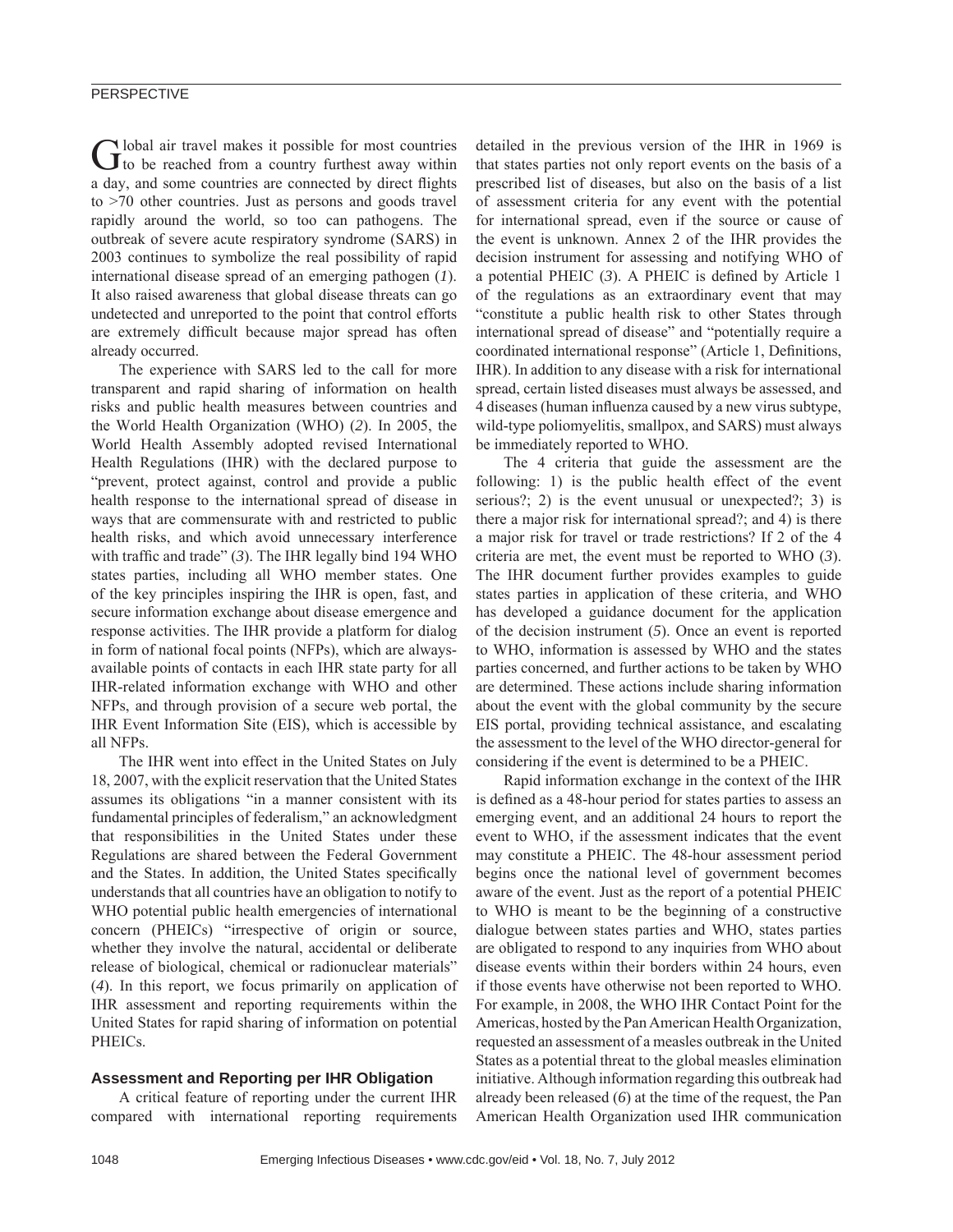channels to receive a formal assessment to better gauge the US response capability and alert other countries with more in-depth information about a potential threat to their measles elimination activities. The United States provided an assessment that indicated that the outbreak did not meet the criteria required for formal notification as a potential PHEIC.

In another situation, the IHR framework enabled the US public health community to better understand the risk to travelers exposed to a rabid animal in a game resort in Kenya in 2011 (7). Because the US government first became aware of this event through returning travelers, and was concerned about travelers from other countries who also may have been exposed, we used the IHR reporting structure to successfully engage WHO to assist with global contact-tracing activities. Because decision criteria for potential PHEICs have been accepted by all IHR states parties, these criteria provided an a priori accepted basis for our rapid and transparent joint assessment with the Kenyan Ministry of Health. Although no formal notification of a potential PHEIC was made to WHO, use of the IHR framework enabled all parties involved to better understand and respond to the exposure risk.

## **Assessment of US Public Health Events as Potential PHEICs**

During July 2007–December 2011, WHO posted 222 events from 105 member states assessed by WHO on the IHR EIS, including 24 events from the United States (Figure). Half of the events from the United States involved human influenza caused by a new virus subtype (12) events), followed by *Salmonella* spp. outbreaks (5 events) (*8–12*) and 1 event each for botulism (*13*), contaminated heparin (*14*), *Escherichia coli* O157:H7 (*15*), an oil spill (*16*), Lassa fever (*17*), Guillain-Barré syndrome (*18*), and typhoid fever (*19*) (Table).

Such events may involve no human illness, but must demonstrate the potential risk for human disease. For example, one of the considerations for reporting the oil spill along the US Gulf Coast in 2010 was the potential for a change in ocean currents that may have led to the international dispersion of oil with potential harm to human activities, e.g., coastal fishing. Events may involve only 1 case of disease, e.g., several reports by the Centers for Disease Control and Prevention (CDC) of influenza caused by a new virus subtype involved 1 case; some reports included >2 unrelated cases; and other reports included small clusters of influenza cases. Some events may be assessed when only a few cases are identified, e.g., the outbreak of typhoid fever was assessed when 9 cases from 2 states were confirmed. For other events, hundreds of cases were identified by the time of the assessment. For example, the outbreak of *Salmonella* Typhimurium infection was



Figure. Twenty-four public health events in the United States assessed by the World Health Organization and posted on the International Health Regulations information site, July 2007– December 2011. There was 1 event of botulism and 1 event of *Salmonella* sp. infection in 2007; 1 event related to heparin and 1 event of *Salmonella* sp. infection in 2008; 5 events of influenza, 1 event of *Escherichia coli* infection, and 1 event of *Salmonella* sp. infection in 2009; 3 events of influenza, 1 event of Lassa fever, 1 event related to an oil spill, 1 event of *Salmonella* sp. infection, and 1 event of typhoid fever in 2010; and 4 events of influenza, 1 event of Guillain-Barré syndrome, and 1 event of *Salmonella* sp. infection in 2011.

assessed at a time when >500 patients from 43 states had been identified.

Three events serve as examples for assessment and reporting practices in the United States for potential PHEICs and may assist others in their interpretation of the IHR assessment criteria in the decision instrument. In the first example, the first 2 cases of what later became known as influenza A(H1N1)pdm 09 infection were identified at CDC on April 17, 2009, and reported to WHO by the US Department of Health and Human Services as a potential PHEIC the same day (*20*). WHO determined that the event met all 4 assessment criteria because it involved a new subtype of influenza virus, which was likely to be highly transmissible; the first 2 cases clustered in time without an apparent epidemiologic link; 1 of the case-patients had traveled to Mexico within the incubation period; and major media attention was potentially impairing international travel or trade. On April 25, 2009, the WHO directorgeneral determined that the event constituted a PHEIC on the basis of additional information from the United States and Mexico (*21*), and declared a pandemic 7 weeks later (*22*). No other public health event, including other novel influenza strains reported by the United States or any other country, has so far been determined to be a PHEIC.

The second example involves the second most frequently reported pathogen by the United States under the IHR, i.e., different strains of *Salmonella* spp., in this case, *Salmonella enterica* serotype Enteritidis infection (*9*). On October 27, 2011, CDC reported an outbreak of *S. enterica*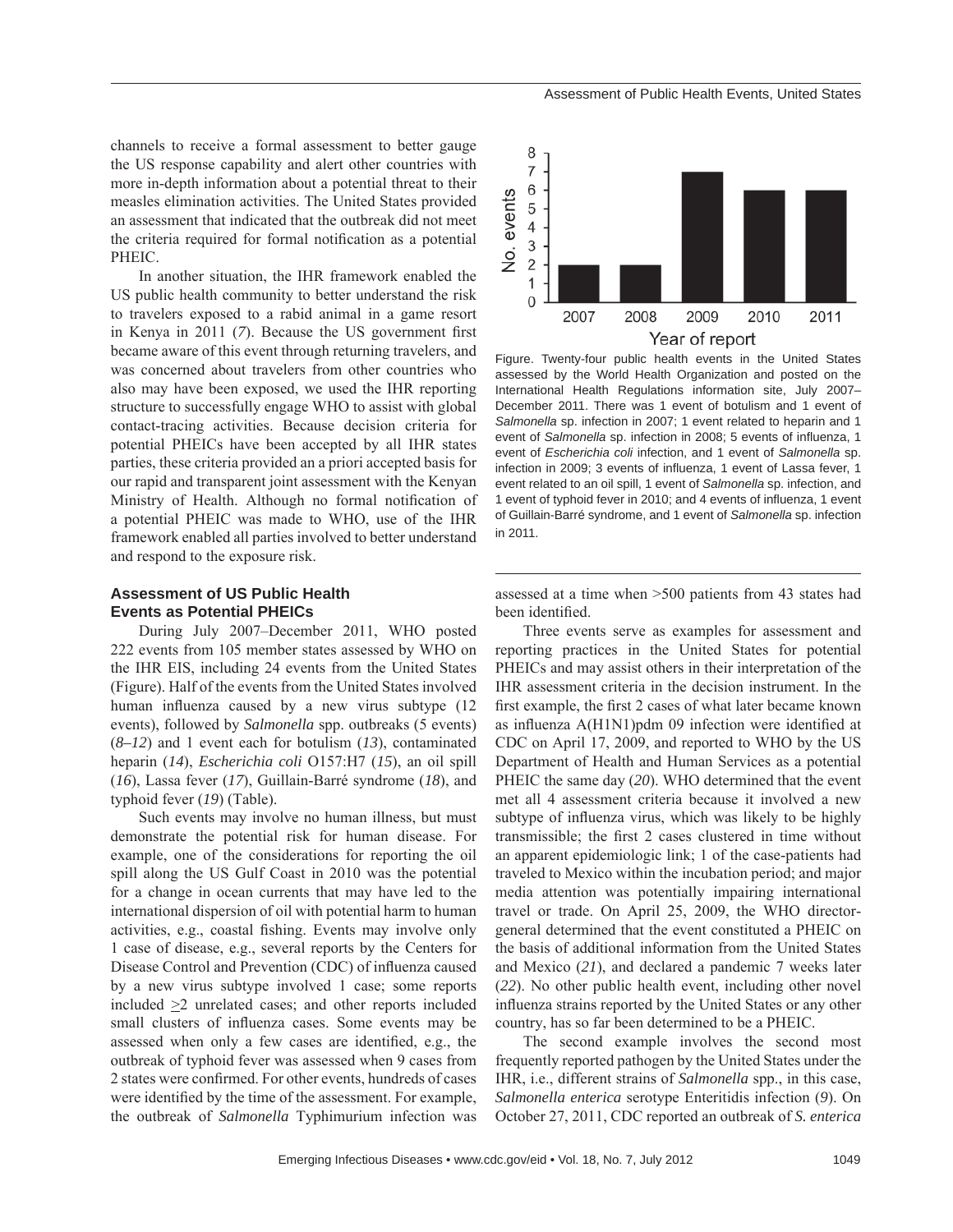## **PERSPECTIVE**

serotype Enteritidis associated with pine nuts from Turkey as a potential PHEIC to WHO. At the time of reporting to WHO, 42 cases of *S. enterica* serotype Enteritidis infection with an identical genetic fingerprint and onset dates during August 20–October 8 had been reported to CDC from 6 states. Nineteen (63%) of 30 patients interviewed had consumed these pine nuts, and ill persons had purchased the pine nuts from bulk bins of the same grocery store chain.

| Table. Noninfluenza public health events in the United States, July 2007–December 2011, assessed by WHO as potential public<br>health emergencies of international concern and posted on the IHR secure web portal* |    |   |                          |   |                                                                                                                                                                                                                                                                                                                                                       |
|---------------------------------------------------------------------------------------------------------------------------------------------------------------------------------------------------------------------|----|---|--------------------------|---|-------------------------------------------------------------------------------------------------------------------------------------------------------------------------------------------------------------------------------------------------------------------------------------------------------------------------------------------------------|
|                                                                                                                                                                                                                     |    |   | Assessment determination |   |                                                                                                                                                                                                                                                                                                                                                       |
| Event by year of assessment                                                                                                                                                                                         |    |   | by WHO per IHR criteriat |   |                                                                                                                                                                                                                                                                                                                                                       |
| (reference)                                                                                                                                                                                                         |    | 2 | 3                        | 4 | Description of event at time of assessment                                                                                                                                                                                                                                                                                                            |
| 2007                                                                                                                                                                                                                |    |   |                          |   |                                                                                                                                                                                                                                                                                                                                                       |
| Botulism (13)                                                                                                                                                                                                       | X  | X | X                        | Χ | Four cases associated with a canned food product were identified<br>in 2 states for the first time in 40 y in the United States. The<br>company exported food items to $\geq$ 8 countries.                                                                                                                                                            |
| Salmonella enterica serovar<br>Wandsworth infection (10)                                                                                                                                                            | X  | Χ |                          | Χ | Fifty-seven cases were identified in 18 states in the United States.<br>Salmonella spp. can cause serious illness in specific risk groups.<br>Implicated products were sold in the United States and Canada.<br>Other national health authorities are requesting additional<br>information about the outbreak.                                        |
| 2008                                                                                                                                                                                                                |    |   |                          |   |                                                                                                                                                                                                                                                                                                                                                       |
| Heparin (14)                                                                                                                                                                                                        | X  |   | Χ                        | X | Contaminated heparin products identified in >2 countries were<br>associated with life-threatening clinical events. The United States<br>Food and Drug Administration enacted an Import Alert for the<br>products.                                                                                                                                     |
| S. enterica serovar Saintpaul<br>infection (11)                                                                                                                                                                     | X  | X | Χ                        | X | Several hundred cases with the same genetic fingerprint have<br>been identified in 40 states, the District of Columbia, and Canada;<br>illness onset was during April-July 2008. This organism was a<br>previously rare cause of salmonellosis in the United States. The<br>implicated food items (raw hot peppers) grown in Mexico were<br>recalled. |
| 2009                                                                                                                                                                                                                |    |   |                          |   |                                                                                                                                                                                                                                                                                                                                                       |
| Escherichia coli O157:H7<br>infection (15)                                                                                                                                                                          | X  | X | X                        |   | A multistate outbreak in 70 persons (25 were hospitalized, 7<br>showed development of hemolytic uremic syndrome) was<br>associated with eating raw, refrigerated, prepackaged cookie<br>dough that was exported to numerous other countries.                                                                                                          |
| S. enterica serovar Typhimurium<br>infection (12)                                                                                                                                                                   | Χ  | X | Χ                        | X | Several hundred cases have been reported in 43 states with an<br>onset during September-December 2008. The outbreak was<br>associated with peanut-containing products, an unusual vehicle<br>for this organism. At least 30 countries may have received the<br>products, and a food recall was implemented.                                           |
| 2010                                                                                                                                                                                                                |    |   |                          |   |                                                                                                                                                                                                                                                                                                                                                       |
| Lassa fever (17)                                                                                                                                                                                                    | X  |   | X                        |   | Four days after travel on 3 connecting flights involving 3<br>continents, a patient was hospitalized for sore throat, diarrhea,<br>thrombocytopenia, and given a diagnosis 5 d later. No high-risk<br>contact was identified, but awareness of travel-associated cases<br>is essential.                                                               |
| Oil spill (16)                                                                                                                                                                                                      | X  | Χ |                          |   | An accident at an oil drilling rig off the US coast resulted in an<br>ongoing leak from the well. Modeling suggested that high winds<br>might distribute oil over a wider area, which may potentially affect<br>coastal fisheries and other human activity in other countries.                                                                        |
| S. enterica serovar Montevideo<br>infection $(8)$                                                                                                                                                                   | X  |   | X                        |   | Several hundred cases were identified in 42 states with an onset<br>during July 2009-January 2010. The implicated food item (salami)<br>was exported to 8 countries and was recalled.                                                                                                                                                                 |
| Typhoid fever (19)                                                                                                                                                                                                  | X. | X | Χ                        |   | Nine confirmed cases were reported to CDC from 2 states; 7<br>persons were hospitalized. Consumption of frozen mamey fruit<br>pulp was epidemiologically linked to the outbreak. The pulp was<br>manufactured in Guatemala and shipped throughout the United<br>States and possibly other countries.                                                  |
| 2011<br>Guillain-Barré syndrome (18)                                                                                                                                                                                | X  | X | X                        |   | Twenty-three suspected cases were clustered in time and place<br>along the United States-Mexico border, possibly associated with<br>Campylobacter jejuni.                                                                                                                                                                                             |
| S. enterica serovar Enteritidis<br>infection $(9)$                                                                                                                                                                  |    | X | X                        | X | Forty-two cases were reported in 6 states linked to consumption<br>of pine nuts imported from Turkey. The product was recalled.                                                                                                                                                                                                                       |

\*WHO, World Health Organization; IHR, International Health Regulations; X, yes; CDC, Centers for Disease Control and Prevention.

†1, Is the public health effect of the event serious?; 2, Is the event unusual or unexpected?; 3, Is there a major risk for international spread?; 4, Is there a major risk for international travel or trade restrictions?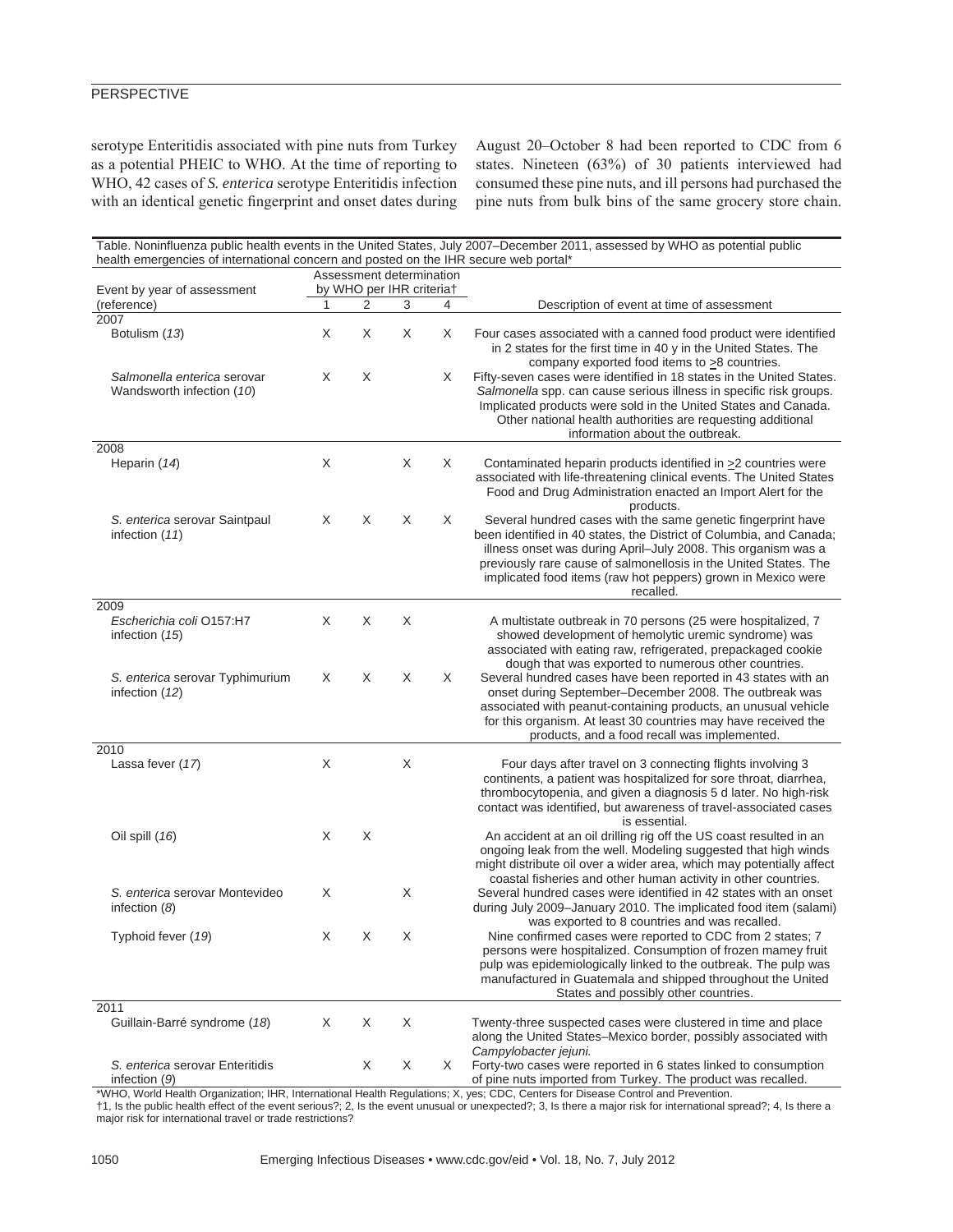During the assessment by senior public health scientists, it was determined that the event was unusual in that pine nuts had not been associated with *Salmonella* spp. outbreaks and thus constituted an unusual vehicle of transmission.

In addition, it was determined that a major risk for international spread and potential for trade restrictions were present because the pine nuts were imported from Turkey and similarly exported to Canada. However, the event did not meet the criterion for a serious effect on public health. Given that *Salmonella* spp. are estimated to contribute to 11% of all domestically acquired foodborne illness and >1 million estimated illnesses each year (*23*), this outbreak was not particularly large compared with other *Salmonella* spp. outbreaks. Because 3 of the 4 assessment criteria from the IHR decision instrument were met, WHO was formally notified of the event. A PHEIC was not determined by WHO, but the event was posted as a WHO-assessed public health risk on the IHR EIS. In the United States, the product was recalled from the grocery store chain, and no new cases were identified 44 days after the beginning of the outbreak.

The third example is a joint report by the United States and Mexico for a binational cluster of cases of acute flaccid paralysis (*18*). At the time of reporting, 23 suspected cases of Guillain-Barré syndrome were identified in a localized area along the United States–Mexico border. Several of the case-patients had evidence of infection with the enteric bacterium *Campylobacter jejuni*, which has been associated with Guillain-Barré syndrome. The event was determined to have a potentially serious effect on public health because several hospitalizations had been reported. The event was also determined to be unusual or unexpected because the local incidence of acute flaccid paralysis had doubled, compared to the expected rate for the same time frame and location. The joint assessment stated that the event posed a major risk for international spread because cases had been reported in the border area in Mexico and in the United States. However, because of localized spread, albeit between 2 countries, the event was not deemed to potentially lead to travel or trade restrictions. At the time the event was reported, because it met 3 of the 4 IHR assessment criteria, the definitive diagnosis, Guillain-Barré syndrome, or the underlying cause for the outbreak (later believed to have been caused by diarrheal illness likely linked to contaminated water systems), were not yet known. This report was not determined to be a PHEIC by WHO, but was posted as a WHO-assessed public health risk on the IHR EIS, as were regular updates on the progress of the outbreak investigation.

The ability of the United States to assess a public health event under the assessment criteria of the IHR decision instrument depends on the following: 1) the federal government becomes aware of an event; 2) federal, state, and local subject matter experts investigating the event are familiar with IHR reporting obligations; 3) and functional surveillance systems are in operation. The ability to determine to report an event requires minimum epidemiologic assessment capacities, including a certain level of expert judgment, and close collaboration with involved parties (e.g., local and state health departments, other federal agencies, or foreign governments). In the United States, we reported >10% of all events posted on the IHR EIS as events assessed by WHO by using the criteria for public health risk for international concern since the IHR went into effect.

Overall, events posted on the IHR EIS represent events that occurred in  $\approx 60\%$  of states parties. Taking into account that the implementation of the IHR is a collective learning process, this might reflect the need to define the purpose of the IHR EIS and be explicit about the threshold for assessment and posting. For example, not all notified events from the United States were posted as WHOassessed events on the IHR portal, but some were used for public health action by WHO; for example, notifications to WHO of international air travelers with extensively drugresistant tuberculosis resulted in contact-tracing activities in several countries. In other situations, states parties might be less prone to initiate and sustain a dialog with WHO through the IHR communication channels because of their limited capacity to detect unusual health events or restrictive information sharing policies. An example of this reluctance includes incomplete reporting of new cases of poliomyelitis.

This information signals the need for additional resources to implement the IHR globally. WHO is collaborating closely with its member states to meet IHR requirements for core capacities for surveillance, including the capacity to detect events of potential international public health concern and rapidly assess and report these events to WHO. Although the decision instrument allows for user judgment and experience with resultant lack in specificity (*24*), it can serve as an aid toward the goal of rapid and transparent reporting by states parties. By June 2012, states parties were expected to meet the minimum core capacities for surveillance and response, and development of designated air ports, sea ports, and ground crossings, unless they request a 2-year extension from WHO.

## **Contribution of IHR to Global Information Exchange**

Although states parties are documenting their progress toward implementation of the IHR requirements, the IHR has already fostered transparency and speed of sharing information on emerging health threats globally. Provision of secure web portals for public health events and designation of NFPs enable access to PHEIC assessments of other countries and enhance direct exchange of public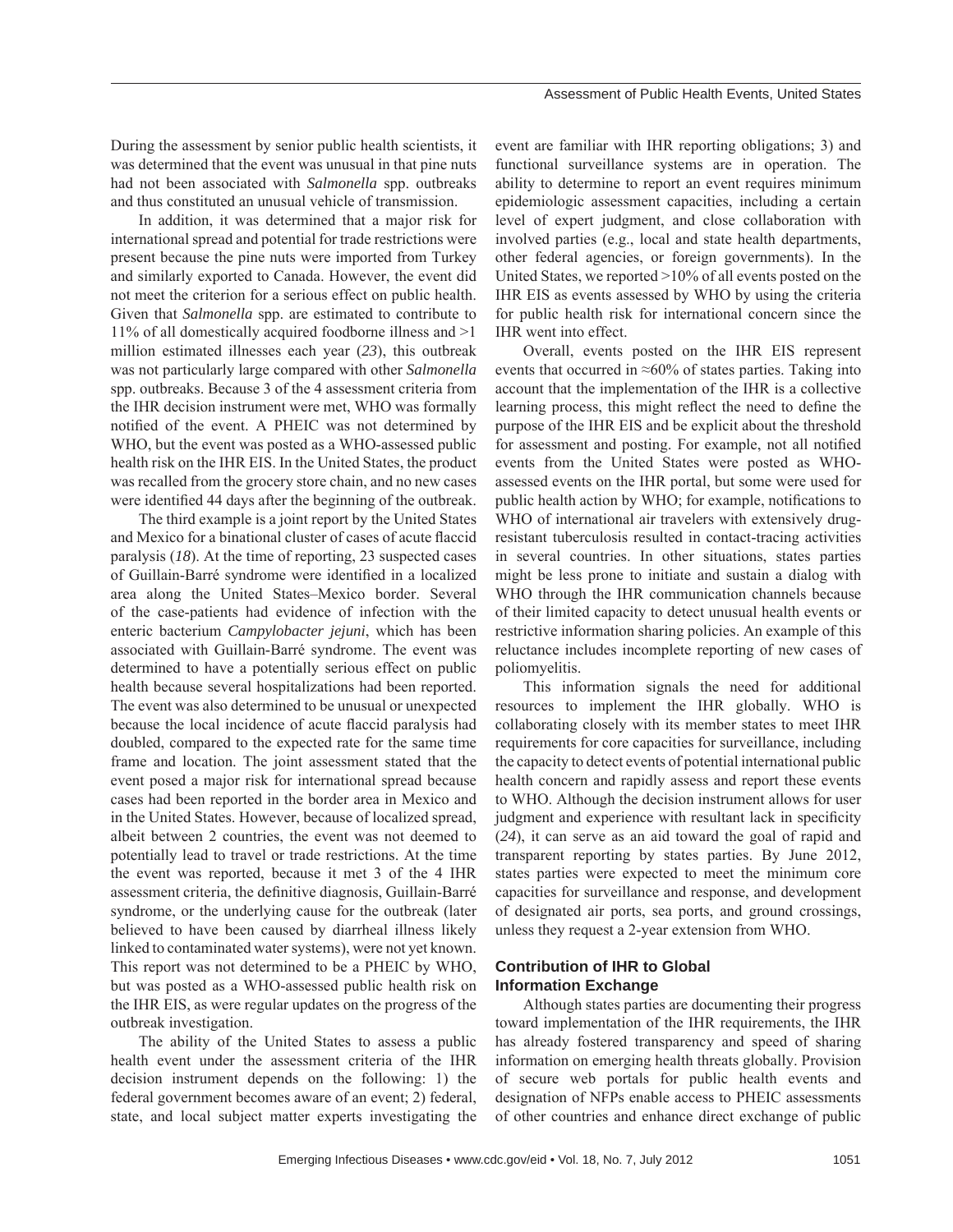## PERSPECTIVE

health information between countries. For example, in 2011 in the United States, we were notified directly at least once a month by NFPs in other countries about an outbreak or possible exposure to an infectious disease that might merit public health follow-up by US public health officials, e.g., contacting a traveler about possible exposure to an infectious disease.

The IHR serve as a reminder of our obligation to the global community, which may get lost in an outbreak investigation and staging of domestic control efforts, and provide a framework for WHO to coordinate a globally harmonized response. This obligation was put to test during the influenza  $A(H1N1)$ pdm09 virus outbreak, just 2 years after the IHR went into effect. Although the weaknesses of some countries in detecting and reporting novel influenza strains came to light, the level of coordination through regular regional consultations by the WHO directorgeneral and secure and rapid information exchange on the IHR web portal on new cases and response strategies (*25*) were unprecedented and a welcome improvement to the less coordinated response during the SARS outbreak in 2003. In the first 6 months of the influenza  $A(H1N1)$ pdm09 outbreak alone, 517 event updates were posted on the IHR web portal. Continuing to strengthen the capacity of WHO member states to detect, analyze, and report emerging health threats remains a priority for WHO.

Many countries do not rely solely on rapid information exchange within the IHR framework or on traditional surveillance systems to learn about emerging health threats in their own or other countries. For example, nontraditional surveillance based on the widespread availability of the Internet and advances in informational technology over the past 15 years that have provided access to media reports can be used as a rich and useful source for early warning of disease threats, even in situations in which the disease or the etiologic agent are unknown. Event-based surveillance has become a critical part of the global biosurveillance programs of WHO (*26*), the US government, and other countries. The IHR provide a common framework for disease detection and information sharing, including confirmation of media-based reports, but also for in-depth consultation and coordinated response for global threats.

## **Conclusions**

Reporting of potential PHEICs under the IHR framework is not complete when simply counting the number of states parties ( $n = 105$ ) who reported events that were posted on the IHR web portal in the past 5 years. However, having the IHR framework for notification in place enables improved global connectivity through better situational awareness and built-in global consultation provisions for response. Over time, the global public health community will come to a shared understanding of what merits IHR reporting to WHO, and will build the IHR assessment into their routine detection and response activities. Such a standardized approach in a secure information exchange environment will provide some assurance that not only will persons, goods, and pathogens travel rapidly around the world, but so will information regarding risks to global public health.

Dr Kohl is deputy director of the Division of Global Migration and Quarantine, Centers for Disease Control and Prevention, Atlanta, GA. Her research interests are implementation of the international health regulations and improving health of globally mobile populations.

#### **References**

- 1. Peiris JS, Yuen KY, Osterhaus AD, Stöhr K. The severe acute respiratory syndrome. N Engl J Med. 2003;349:2431–41. http://dx.doi. org/10.1056/NEJMra032498
- 2. Cooke FJ, Shapiro DS. Global outbreak of severe acute respiratory syndrome (SARS). Int J Infect Dis. 2003;7:80–5. http://dx.doi. org/10.1016/S1201-9712(03)90001-4
- 3. World Health Organization. International Health Regulations 2005, 2nd ed. Geneva: The Organization; 2008 [cited 2012 Apr 9]. http:// whqlibdoc.who.int/publications/2008/9789241580410\_eng.pdf
- 4. World Health Organization. Note from the Permanent Mission of the United States of America to the United Nations Office and Other International Organizations accepting the IHRs. 2010 [cited 2012 Apr 19]. http://www.who.int/ihr/usa.pdf
- 5. World Health Organization. WHO guidance for the use of Annex 2 of the International Health Regulations. 2010 [cited 2012 Apr 19]. http://www.who.int/ihr/revised\_annex2\_guidance.pdf
- 6. Centers for Disease Control and Prevention. Measles—United States, January 1–April 25, 2008. MMWR Morb Mortal Wkly Rep. 2008;57:494–8.
- 7. Obonyo M, Arvelo W, Kadivane S, Orundu M, Lankau E, Munyua P, et al. Exposure to a rabid zebra among tourists and staff at a safari lodge in Kenya, August 2011 [abstract]. In: International Conference on Emerging Infectious Diseases 2012 poster and oral presentation abstracts. Board no. 66. 2012 [cited 2012 May 15]. http://wwwnc. cdc.gov/eid/pdfs/ICEID2012.pdf
- 8. Centers for Disease Control and Prevention. Investigation update: multistate outbreak of human *Salmonella* Montevideo infections; 2010 [cited 2012 Apr 19]. http://www.cdc.gov/salmonella/ montevideo
- 9. Centers for Disease Control and Prevention. Investigation announcement: multistate outbreak of human *Salmonella* Enteritidis infections linked to Turkish pine nuts. 2011 [cited 2012 Apr 19]. http://www.cdc.gov/salmonella/pinenuts-enteriditis/102611/index. html
- 10. Centers for Disease Control and Prevention. *Salmonella* Wandsworth outbreak investigation, June–July 2007. 2007 [cited 2012 Apr 19]. http://www.cdc.gov/salmonella/wandsworth.htm
- 11. Barton Behravesh C, Mody RK, Jungk J, Gaul L, Redd JT, Chen S, et al. 2008 outbreak of *Salmonella* Saintpaul infections associated with raw produce. N Engl J Med. 2011;364:918–27. http://dx.doi. org/10.1056/NEJMoa1005741
- 12. Cavallaro E, Date K, Medus C, Meyer S, Miller B, Kim C, et al. *Salmonella* typhimurium infections associated with peanut products. N Engl J Med. 2011;365:601–10. http://dx.doi.org/10.1056/ NEJMoa1011208